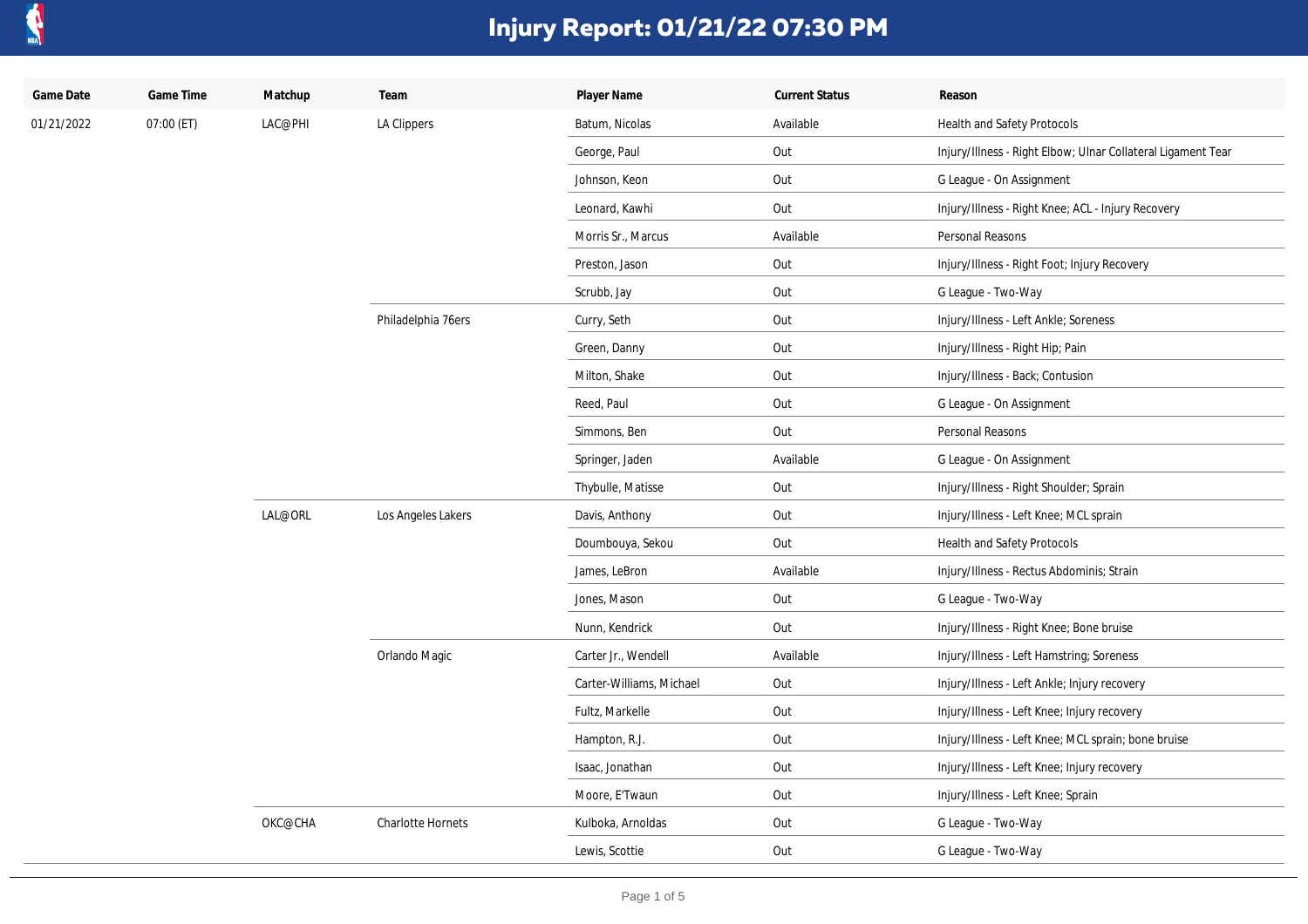

| Game Date | Game Time  | Matchup | Team                          | Player Name         | <b>Current Status</b> | Reason                                                             |
|-----------|------------|---------|-------------------------------|---------------------|-----------------------|--------------------------------------------------------------------|
|           |            |         |                               | Washington, P.J.    | Available             | Injury/Illness - Right Hip; Contusion                              |
|           |            |         | Oklahoma City Thunder         | Favors, Derrick     | Available             | $\overline{\phantom{a}}$                                           |
|           |            |         |                               | Krejci, Vit         | Out                   | Injury/Illness - Right Ankle; Sprain                               |
|           |            |         |                               | Maledon, Theo       | Out                   | G League - On Assignment                                           |
|           |            |         |                               | Pokusevski, Aleksej | Out                   | G League - On Assignment                                           |
|           |            |         |                               | Roby, Isaiah        | Out                   | G League - On Assignment                                           |
|           |            |         |                               | Watson, Paul        | Out                   | G League - Two-Way                                                 |
|           | 07:30 (ET) | MIA@ATL | Atlanta Hawks                 | Bogdanovic, Bogdan  | Out                   | Injury/Illness - Right Knee; Soreness                              |
|           |            |         |                               | Capela, Clint       | Available             | Injury/Illness - Left Ankle; Sprain                                |
|           |            |         |                               | Cooper, Sharife     | Out                   | G League - Two-Way                                                 |
|           |            |         |                               | Dieng, Gorgui       | Available             | Injury/Illness - Non-covid; Illness                                |
|           |            |         |                               | Gallinari, Danilo   | Out                   | Injury/Illness - Right Ankle; Soreness                             |
|           |            |         |                               | Johnson, Jalen      | Out                   | G League - On Assignment                                           |
|           |            |         | Miami Heat                    | Herro, Tyler        | Out                   | Health and Safety Protocols                                        |
|           |            |         |                               | Lowry, Kyle         | Out                   | Personal Reasons                                                   |
|           |            |         |                               | Morris, Markieff    | Out                   | Return to Competition Reconditioning                               |
|           |            |         |                               | Okpala, KZ          | Out                   | Injury/Illness - Right Wrist; Sprain                               |
|           |            |         |                               | Oladipo, Victor     | Out                   | Injury/Illness - Right Knee; Injury Recovery                       |
|           |            | POR@BOS |                               | Strus, Max          | Available             | Injury/Illness - Right Knee; Contusion                             |
|           |            |         | <b>Boston Celtics</b>         | Bol, Bol            | Out                   | Injury/Illness - Right Foot; Surgery                               |
|           |            |         |                               | Dozier, P.J.        | Out                   | Injury/Illness - Left ACL; Surgery                                 |
|           |            |         |                               | Nesmith, Aaron      | Out                   | Injury/Illness - Right Ankle; Sprain                               |
|           |            |         |                               | Smart, Marcus       | Out                   | Return to Competition Reconditioning                               |
|           |            |         | <b>Portland Trail Blazers</b> | Lillard, Damian     | Out                   | Injury/Illness - Core; muscle recovery                             |
|           |            |         |                               | Little, Nassir      | Available             | Injury/Illness - Right Knee; acute patellar tendinopathy/contusion |
|           |            |         |                               | Nance Jr., Larry    | Out                   | Injury/Illness - Right Knee; inflammation                          |
|           |            |         |                               | Powell, Norman      | Out                   | Personal Reasons                                                   |
|           |            |         |                               |                     |                       |                                                                    |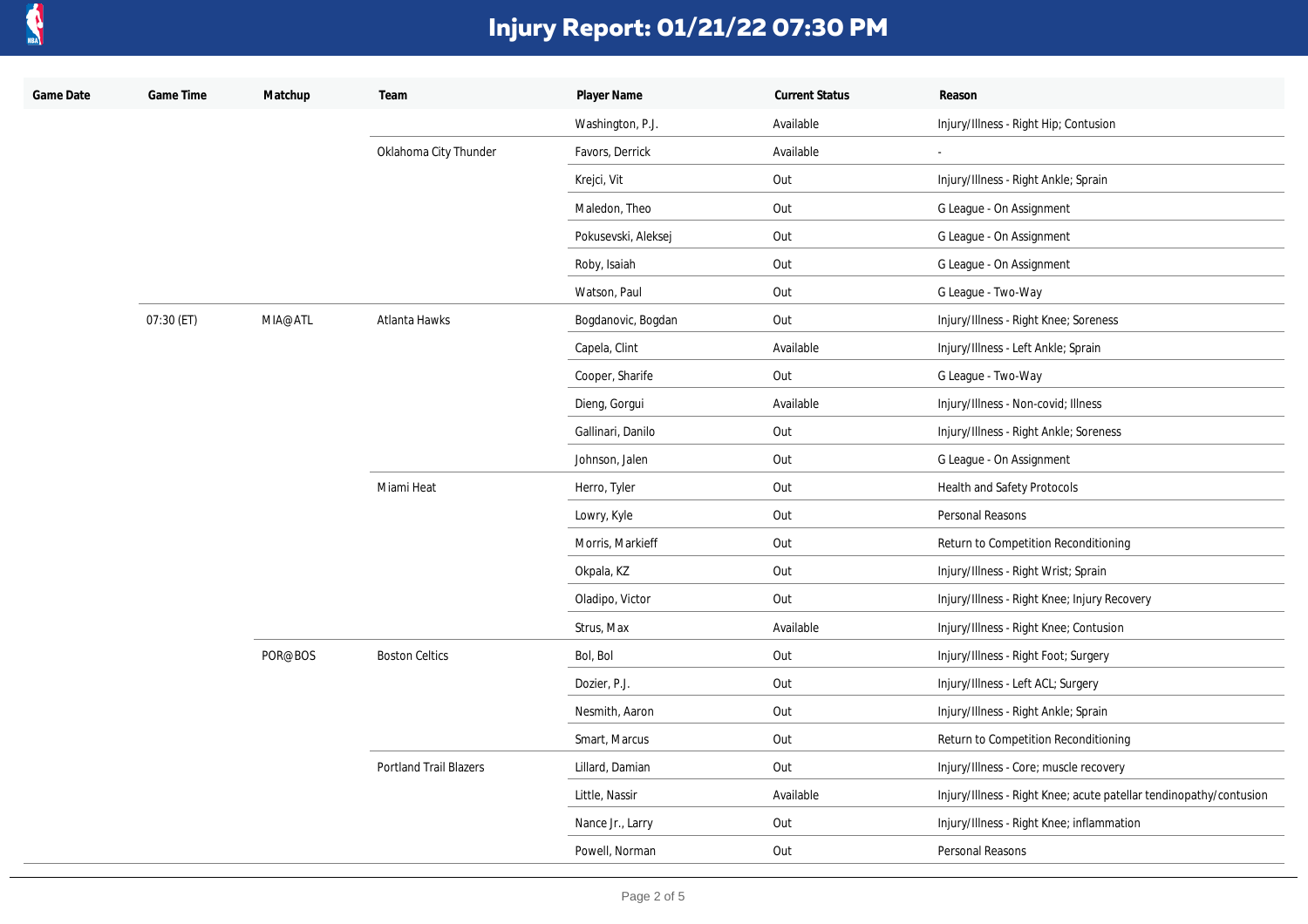

| Game Date | Game Time  | Matchup        | Team                   | Player Name        | <b>Current Status</b> | Reason                                         |
|-----------|------------|----------------|------------------------|--------------------|-----------------------|------------------------------------------------|
|           |            |                |                        | Smith Jr., Dennis  | Available             | Injury/Illness - Right Ankle; sprain           |
|           |            |                |                        | Zeller, Cody       | Out                   | Injury/Illness - Right Knee; patellar fracture |
|           | 08:00 (ET) | <b>CHI@MIL</b> | Chicago Bulls          | Ball, Lonzo        | Out                   | Injury/Illness - Left Knee; Bone Contusion     |
|           |            |                |                        | Green, Javonte     | Out                   | Injury/Illness - Right Adductor; Strain        |
|           |            |                |                        | Jones Jr., Derrick | Out                   | Injury/Illness - Right Knee; Hyperextension    |
|           |            |                |                        | LaVine, Zach       | Out                   | Injury/Illness - Left Knee; Soreness           |
|           |            |                |                        | Simonovic, Marko   | Out                   | G League - On Assignment                       |
|           |            |                |                        | Williams, Patrick  | Out                   | Injury/Illness - Left Wrist; Ligament Tear     |
|           |            |                | Milwaukee Bucks        | Lopez, Brook       | Out                   | Injury/Illness - Back; Surgery                 |
|           |            | TOR@WAS        | <b>Toronto Raptors</b> | Banton, Dalano     | Out                   | G League - On Assignment                       |
|           |            |                |                        | Birch, Khem        | Out                   | Injury/Illness - Nose; Fracture                |
|           |            |                |                        | Bonga, Isaac       | Out                   | G League - On Assignment                       |
|           |            |                |                        | Dragic, Goran      | Out                   | Not With Team                                  |
|           |            |                |                        | Johnson, David     | Out                   | Health and Safety Protocols                    |
|           |            |                |                        | Trent Jr., Gary    | Probable              | Injury/Illness - Left Ankle; Swelling          |
|           |            |                | Washington Wizards     | Ayayi, Joel        | Out                   | G League - Two-Way                             |
|           |            |                |                        | Kuzma, Kyle        | Out                   | Injury/Illness - Neck; Neck spasms             |
|           |            |                |                        | Winston, Cassius   | Out                   | G League - Two-Way                             |
|           | 08:30 (ET) | <b>BKN@SAS</b> | <b>Brooklyn Nets</b>   | Bembry, DeAndre'   | Available             | Injury/Illness - Back; Spasms                  |
|           |            |                |                        | Claxton, Nic       | Out                   | Injury/Illness - Left Hamstring; Tightness     |
|           |            |                |                        | Durant, Kevin      | Out                   | Injury/Illness - Left Knee; MCL Sprain         |
|           |            |                | San Antonio Spurs      | Harris, Joe        | Out                   | Injury/Illness - Left Ankle; Surgery           |
|           |            |                |                        | Millsap, Paul      | Out                   | Personal Reasons                               |
|           |            |                |                        | Cacok, Devontae    | Out                   | G League - Two-Way                             |
|           |            |                |                        | Collins, Zach      | Out                   | G League - On Assignment                       |
|           |            |                |                        | Primo, Joshua      | Out                   | G League - On Assignment                       |
|           | 09:00 (ET) | DET@UTA        | <b>Detroit Pistons</b> | Garza, Luka        | Out                   | Health and Safety Protocols                    |
|           |            |                |                        |                    |                       |                                                |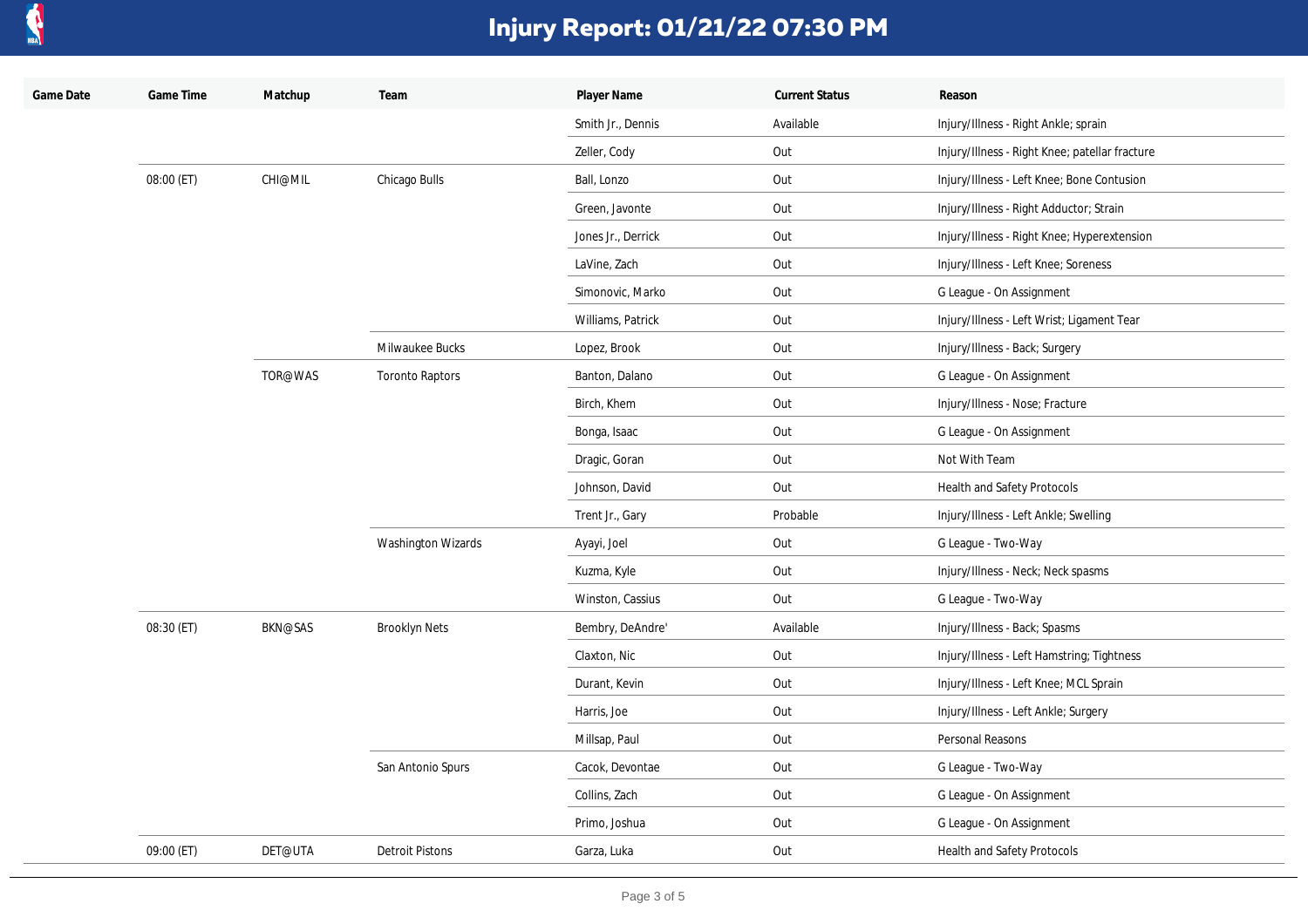

| Game Date | Game Time  | Matchup | Team                         | Player Name         | <b>Current Status</b> | Reason                                                                       |
|-----------|------------|---------|------------------------------|---------------------|-----------------------|------------------------------------------------------------------------------|
|           |            |         |                              | Grant, Jerami       | Out                   | Health and Safety Protocols                                                  |
|           |            |         |                              | Hayes, Killian      | Questionable          | Injury/Illness - Right Hip; Contusion                                        |
|           |            |         |                              | Jackson, Frank      | Out                   | Return to Competition Reconditioning                                         |
|           |            |         |                              | Livers, Isaiah      | Out                   | Injury/Illness - Right Foot; Soreness                                        |
|           |            |         |                              | Smith, Chris        | Out                   | G League - Two-Way                                                           |
|           |            |         | Utah Jazz                    | Butler, Jared       | Out                   | G League - On Assignment                                                     |
|           |            |         |                              | Cheatham, Zylan     | Out                   | G League - On Assignment                                                     |
|           |            |         |                              | Gobert, Rudy        | Questionable          | Injury/Illness - Left Ankle; Soreness                                        |
|           |            |         |                              | Mitchell, Donovan   | Out                   | Injury/Illness - N/a; Concussion Protocol                                    |
|           |            |         |                              | Whiteside, Hassan   | Out                   | Health and Safety Protocols                                                  |
|           |            | MEM@DEN | Denver Nuggets               | Cancar, Vlatko      | Out                   | Injury/Illness - Right Foot; Surgery                                         |
|           |            |         |                              | Green, JaMychal     | Out                   | Health and Safety Protocols                                                  |
|           |            |         |                              | Murray, Jamal       | Out                   | Injury/Illness - Left Knee; Injury Recovery / Health and Safety<br>Protocols |
|           |            |         |                              | Porter Jr., Michael | Out                   | Injury/Illness - Lumbar Spine; Surgery                                       |
|           |            |         | Memphis Grizzlies            | Anderson, Kyle      | Out                   | Health and Safety Protocols                                                  |
|           |            |         |                              | Bane, Desmond       | Out                   | Health and Safety Protocols                                                  |
|           |            |         |                              | Brooks, Dillon      | Out                   | Injury/Illness - Left Ankle; Sprain                                          |
|           |            |         |                              | Jones, Tyus         | Out                   | Health and Safety Protocols                                                  |
|           |            |         |                              | Terry, Tyrell       | Out                   | G League - Two-Way                                                           |
|           |            |         |                              | Tillie, Killian     | Questionable          | Health and Safety Protocols                                                  |
|           | 10:00 (ET) | HOU@GSW | <b>Golden State Warriors</b> | Green, Draymond     | Out                   | Injury/Illness - Left L5-s1; Disc - Injury Recovery                          |
|           |            |         |                              | Iguodala, Andre     | Out                   | Injury/Illness - Left Hip; Injury Management                                 |
|           |            |         |                              | Thompson, Klay      | Out                   | Injury/Illness - Right Achilles Tendon; Injury Management                    |
|           |            |         |                              | Wiggins, Andrew     | Questionable          | Injury/Illness - Left Foot; Soreness                                         |
|           |            |         |                              | Wiseman, James      | Out                   | Injury/Illness - Right Knee; Injury Recovery                                 |
|           |            |         | <b>Houston Rockets</b>       | Garuba, Usman       | Out                   | G League - On Assignment                                                     |
|           |            |         |                              |                     |                       |                                                                              |